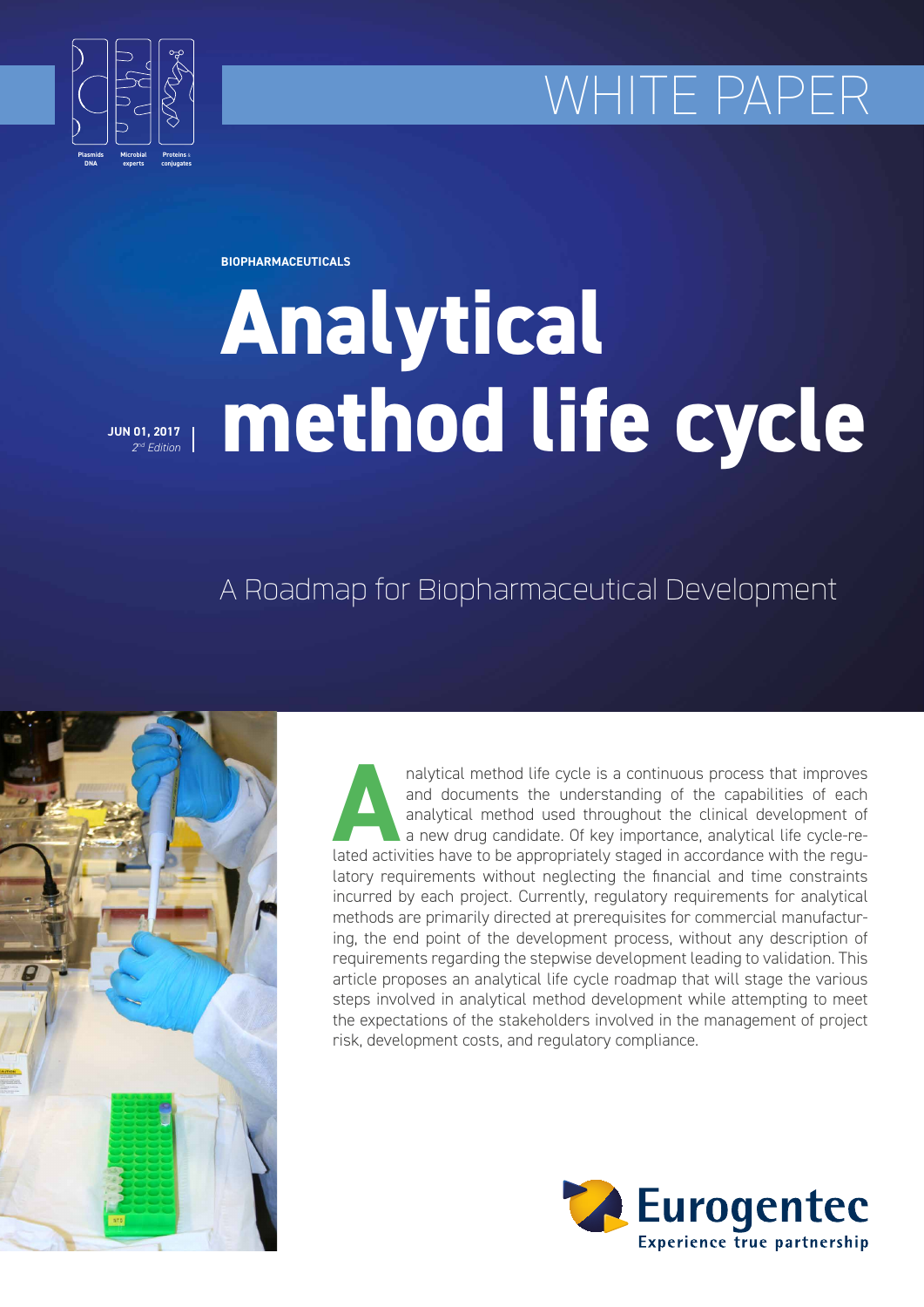Despite the growing quality-by-design (QbD) trends that promote accumulating characterization data from early clinical development, a number of biotech companies are constrained to demonstrate early positive clinical results within a shorter timeframe and with less money than before. Often, these companies have a business model to sell or license the product under clinical development to a larger pharmaceutical company for final development and marketing. The value of the product will then be determined by a number of factors including indication, product safety/efficacy data, and process development status.

Biotech and pharmaceutical companies involved in the process development and clinical manufacturing of a new biologic drug candidate have to achieve the right balance between development goals and inherent project risk, cost, and regulatory compliance at the different stages of clinical development (see Table I). The development strategy should therefore rely on phase-dependent yet flexible business decisions that take into account all the elements of risk mitigation, cost balance, and compliance towards regulatory requirements, an approach that will of course affect the different aspects of analytical work. In this context, a life cycle approach has the benefit of offering a long-term vision of the project associated with sustainable business decisions to the stakeholders involved.

Analytical method life cycle refers to the combined activities of analytical method development, improvement, qualification, validation, transfer, and maintenance related to GMP production. An integrated approach to analytical life cycle must ensure that analytical methods evolve from initial development to commercial use in a manner that is best suited for their intended use at the various clinical stages on the way to commercialization. Building an analytical life cycle roadmap that satisfies all requirements must be supported by strong technical expertise as well as sound business and regulatory knowledge.

# REGULATORY FOUNDATIONS

At the moment, only analytical method validation is well regulated. Detailed information on analytical method validation can be found in ICH Q7A, ICH Q2, some FDA guidelines, US and EU compendia as well as technical guides issued by nonprofit groups such as the Parenteral Drug Association (PDA) (1). Other well-regulated aspects of drug development are linked to dossier submission requirements for clinical trials and although the specific requirements with

respect to analytical methods are not well described, these documents have an impact on analytical method life cycle. These documents include :

- Investigational new drug (IND) submission for Phase I and for Phase II/III in the US (2, 3)
- Investigational medicinal product dossier (IMPD) submission for clinical trials in Europe (4, 5)
- FDA/EMA's guidelines on process validation (6, 7)
- ICH M4Q on common technical document (CTD) module 3 quality section
- ICH Q5C on stability testing
- ICH Q6 on test procedures and acceptance criteria
- ICH Q8–11 on pharmaceutical development, risk management, and quality systems.

In Europe, the EMA guidelines on IMPD submissions state that «...for Phase I clinical trials, the suitability of the analytical methods used should be confirmed. The acceptance limits (e.g., acceptance limits for the determination of the content of impurities, where relevant) and the parameters (e.g., specificity, linearity, range, accuracy, precision, quantification, and detection limit, as appropriate) for performing validation of the analytical methods should be presented in a tabulated form.» (4, 5) The analytical methods should be validated before Phase III studies, although it may be not appropriate to engage resources in formal ICH validation for Phase II submission with respect to the limited level of knowledge on product and process. Likewise, in the US, appropriate validation data should be provided for the analytical procedures for Phase II/III, although it must be confirmed for Phase I that the method is scientifically sound, suitable, and reliable for its intended purpose (2, 3).

Interestingly, both EMA and FDA guidance documents describe the requirement that the method, scientific intent, and performance be assessed at an early stage when the project is transferred from process development to GMP production. Moreover, these guidelines set the pace for initiating exploratory «prevalidation» work for setting ICH-compliant acceptance criteria used in validation. In other words, there should be something done at early clinical stage to confirm that the method is scientifically sound and of reliable method performance before formal ICH validation is done later in clinical stage.

#### Table I: Project overview in clinical development.

| Phase*              | <b>CMC</b>                  |                       | Validation  |                     | Risk** |
|---------------------|-----------------------------|-----------------------|-------------|---------------------|--------|
|                     | <b>Process</b>              | Analytic              | requirement | <b>Project cost</b> |        |
| Preclinical (PoM)   | Development                 |                       | Low         | Entry cost          | High   |
| Phase I (safety)    | Transfer to GMP             | No clear requirements |             |                     |        |
| Phase II (end PoC)  | Scale-up & characterization |                       | Moderate    |                     |        |
| Phase III (pivotal) | Consistency & qualification | <b>ICH Validation</b> | High        | High                | Low    |
|                     | Market authorization        |                       |             |                     |        |

.<br>\*PoM = Proof of mechanism (pharmacodynamics; pharmocokinetics; absorption, distribution, metabolism and elimination [ADME]; and safety in animals).

\*PoC = Proof of concept (including safety and efficacy in humans)

\*\*Refers to all sources of risk (e.g. financial, patient safety, project viability)

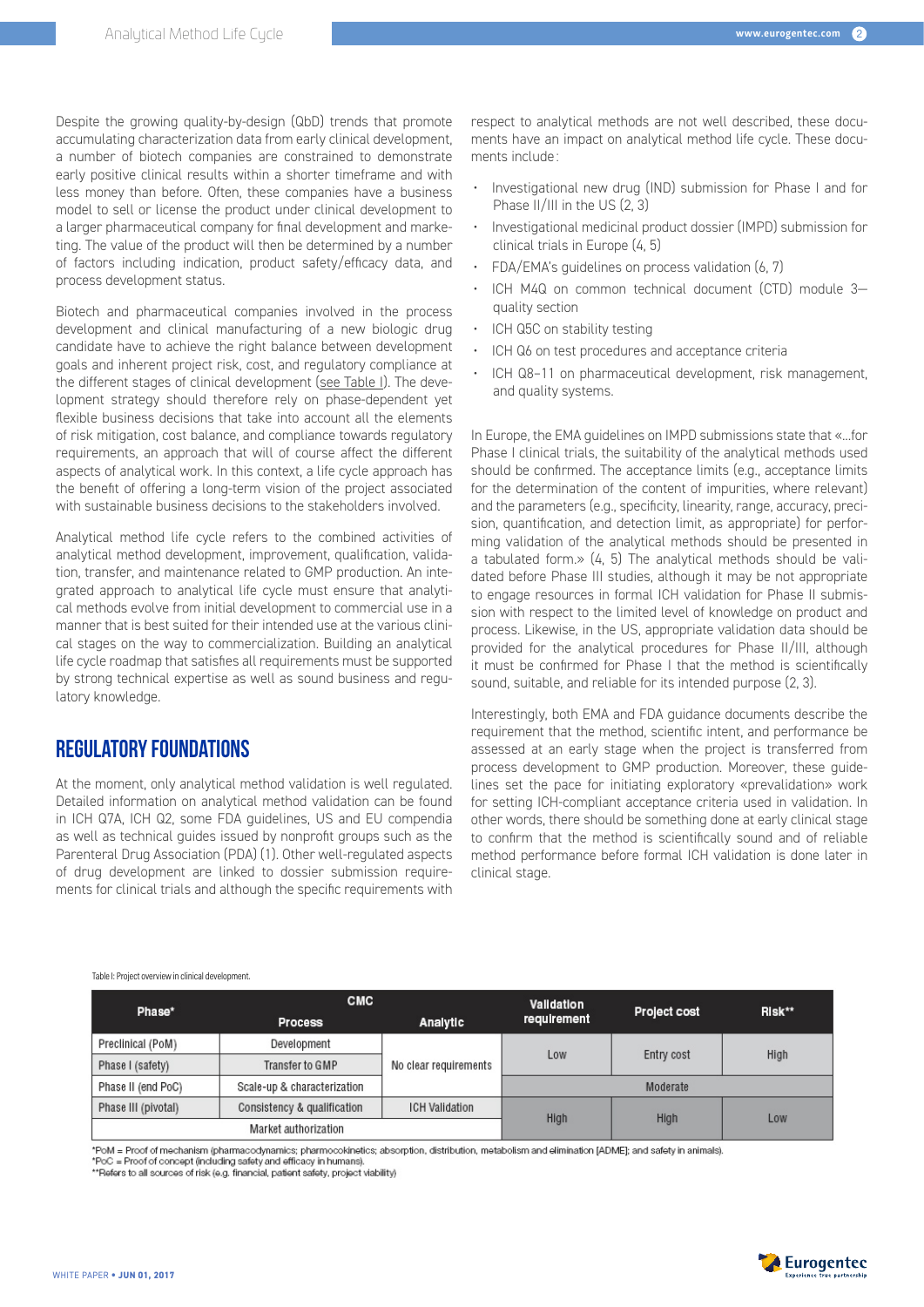# PREPARING ANALYTICAL METHOD VALIDATION

Prevalidation, also known as qualification, ranging from initial performance assessment to method refinement and robustness assessment has to be smartly staged in the course of the project (8). Qualification, while not an official term employed in analytics-related regulatory guidelines, is often encountered as the equivalent term referring to analytical activities starting after the development of the method and ending with the assessment of method validation readiness (see Table II). Unfortunately, there is little information available in guidelines about regulatory expectations regarding qualification compared with validation. It is then part of the project sponsor's duty to establish its rationale for the analytical method life cycle during clinical development.

- Scope of work for method qualification:
- $\Box$ Target product profile and provisional specification
- Analytical procedure (from development) П
- Initial performance assessment (for Phase I)  $\Box$
- Method refinement (improvement and/or optimization)  $\Box$ Method robustness and design space assessment  $\Box$
- □ ICH-compatible experimental design/quality by design
- Applied statistics for data treatment  $\Box$
- ō Good practices in data acquisition and management
- $\Box$ Qualification reports

#### Deliverables from method qualification:

- Method suitability confirmed at early stage  $\Box$
- $\overline{\Pi}$ Refined method, ready-to-validate
- $\Box$ Assurance in decision for batch release rejection (Phase I/II)
- Assurance in process development and/or characterization  $\Box$
- ICH-compliant validation acceptance criteria  $\Box$  Risk-based identification of critical method parameters
- 

## Regulatory requirements of method qualification:

- $\Box$  Method suitable for its intended use for clinical phase
- Results and validation acceptance criteria in Phase I clinical dossier  $\Box$
- Robustness assessed before method validation (ICH Q2)  $\Box$
- Method performance confirmed for process validation  $\Box$
- $\Box$  Risk management used from early development stage

Table II: Analytical method qualification factsheet.

Different types of analytical life cycle activities can occur before formal method validation. These activities typically include the development of the analytical method per se, an initial performance assessment strongly encouraged for Phase I, robustness assessment as part of ICH Q2 prerequisites, and probably some method refinements in terms of improvement (e.g., for better performance) and optimization (e.g., for higher throughput). The scientific rationale of the method comes during development as a function of the target product profile, critical quality attributes, process outline, target method performance, prior knowledge, and scientific expertise.

# STEPS IN ANALYTICAL METHOD QUALIFICATION

In contrast to analytical method validation where regulatory requirements are explicit, qualification requires the project sponsor to have a clearly defined policy in the absence of well-defined regulatory boundaries. Ideally, qualification starts with an initial method assessment for filing the IMP dossier for Phase I. This assessment can be done immediately after method development, keeping in mind ICH Q2 parameters, with the aim of providing authorities with first results on method performance and the setting of validation acceptance criteria for future ICH validation. Of course at this early

stage, cost constraints can be an impetus for reducing the burden related to cGMP (e.g., in terms of quality assurance oversight), provided that confidence and reliability in data acquisition and management are ensured.

While not cited in ICH Q2, stability-indicating profile of methods used to demonstrate product stability should be addressed as part of the analytical method life cycle in accordance to ICH Q5C on stability, at the latest during validation. Conditions known to affect product stability (that have been determined from prior preformulation development work, stress stability studies, and accelerated stability studies) are useful for showing stability-indicating properties of analytical methods. The whole project can always benefit from the confirmation that analytical tools are stability-indicating before initiating pivotal stability studies or preferentially earlier during method development and initial performance assessment. A good practice in sample selection is to include one batch of representative material as well as its degraded forms.

The next step in qualification can include method refinement and robustness assessment, preferentially performed during Phase II. Refinement typically includes finding the optimal way to run the test method in the laboratory, whereas robustness assessment allows identifying critical parameters affecting method performance. These complementary activities, however, do not supersede results from the initial performance assessment since non-inferiority criteria (at least equal to) are applied. Moreover, applying QbD principles at this stage (i.e., design of experiments, risk management) becomes less incompatible and cost-prohibitive while the project is moving away from quick-to-clinic and Phase I towards a later clinical stage (9). Using risk-based tools, such as Ishikawa or control, noise, and experimental (CNX) methods for the identification of critical factors followed by failure mode effect analysis (FMEA) or risk ranking matrices for prioritization, combined with design of experiment, is an important approach to rationalizing laboratory work, better understanding method performance, and ensuring optimal project spend.

While a method cannot fail qualification, it should be ultimately scientifically sound and optimized to achieve acceptable performance capability. Developing a well-designed qualification program is therefore crucial for ensuring that the method is sufficiently robust for passing the validation step while cost incurred by the different qualification activities can be distributed across the development roadmap as a function of the level of project risk.

Finally, if third parties have been involved in the development and qualification of analytical methods, a well-designed technical transfer and appropriate documentation are required for maintaining the qualification status after the transfer of the method and to enable the validation readiness assessment exercise before ICH validation takes place.

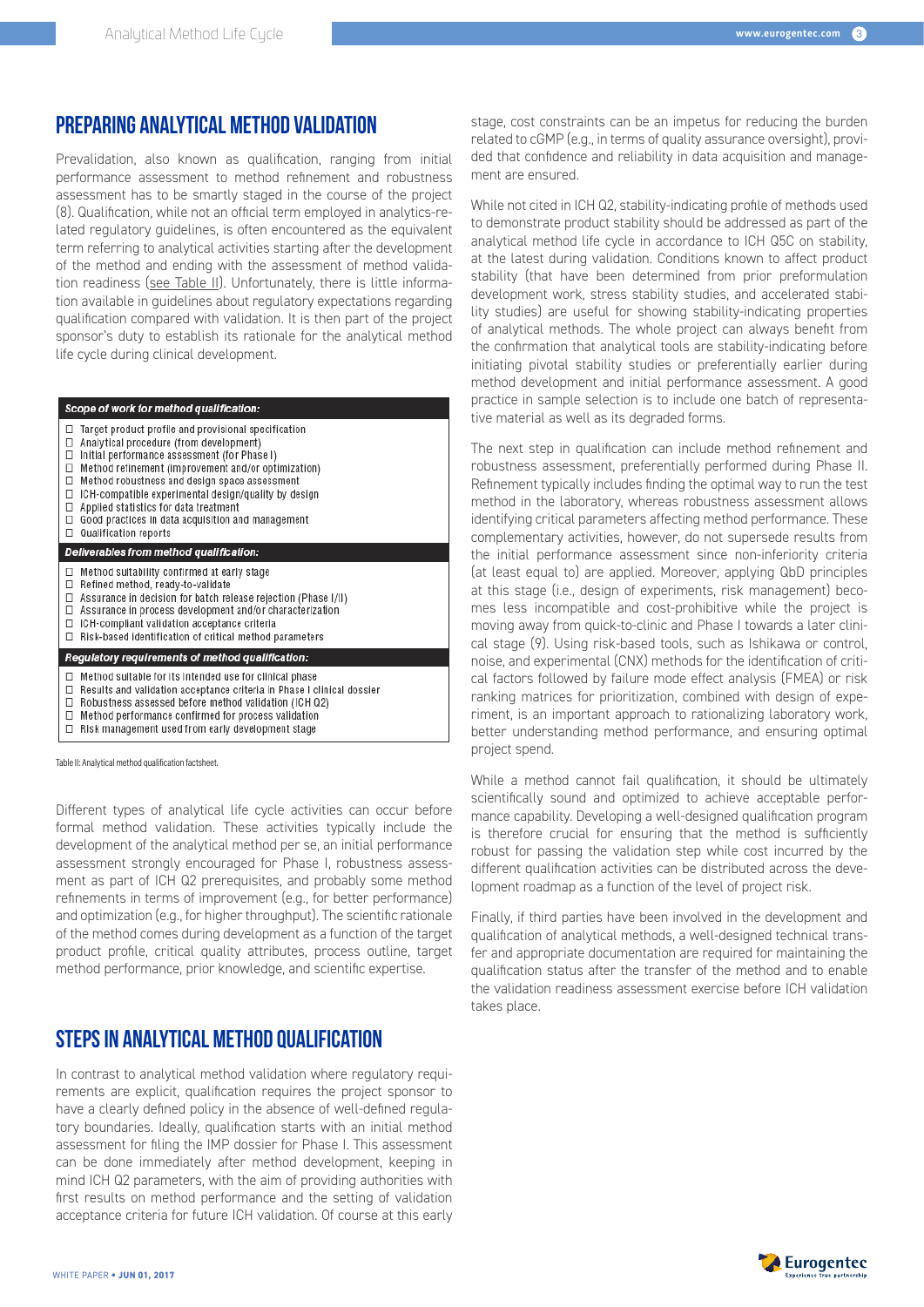

# ANALYTICAL METHOD VALIDATION AND POSTVALIDATION

Acceptance criteria must be set for validation in accordance with the ICH Q2 guideline, preferentially as a deliverable of method qualification. Therefore, all information gathered during method development and qualification is crucial for assessing validation readiness and establishing acceptance criteria in the validation protocol in accordance with process capability and product profile (see Figure 1). This compilation exercise is important in verifying that the method is ready to validate to avoid the burden of validation failures.

Once the method is ready to validate, it is strongly recommended that the ICH Q2 referential for analytical method validation is used (see Table III). The analytical validation exercise should ideally occur before pivotal studies and after clinical proof-of-concept is established for the candidate.

#### Scope of work for method validation:

- Target product profile and specification  $\Box$
- Pre-established method performance  $\Box$  $\Box$ Validation acceptance criteria
- $\Box$
- Final standard operating procedure (SOP) and corresponding documentation  $\Box$ ICH-compliant experimental design (and stability indication)
- ā GMP-compliant data acquisition and management
- $\Box$ Applied statistics for data treatment
- $\Box$ QA-controlled validation protocol and report

#### Deliverables from method validation:

- Method suitability demonstrated before process validation  $\Box$
- $\Box$ Assurance in decision for batch release/rejection (out of specification)
- QA-controlled SOP and documentation for use in GMP lab  $\Box$ System suitability and trend for continual method compliance

### Regulatory requirements of method validation:

Table III: Analytical method validation factsheet.

Although good validation practices are described in ICH Q2, this document does not detail the practical implications for validation; for example, only a few specifics are included regarding experimental

 $n \geq \frac{(t_{\alpha,df}+t_{\beta,df})^2 \sigma_{IP}^2}{\theta^2}$ 

design and statistical data treatment. A clear policy is required for cGMP compliance in data acquisition and treatment, which includes developing good statistical practices. Different guidelines from the US Pharmacopeial Convention such as USP <1010> or <1033>, or

from the industry such as SFSTP's (Société Française des Science et Techniques Pharmaceutiques or French Society of Pharmaceutical Science and Technology) total error describe good approaches on how to use inferential statistics and statistical intervals as well as present graphical results (e.g., using accuracy profiles) (10). Potential language gaps with the ICH, namely in the ISO definition of trueness versus accuracy, have been appropriately described to avoid misinterpretations of the validation reports. The experimental design should address all parameters from ICH Q2 following method categorization (i.e., identity, limit or quantitative impurity, potency, or active moiety). The minimal number of runs for studying accuracy and precision is best defined based on statistical t-test considerations from initial performance assessment (intermediate precision  $\sigma^2$ ) and acceptance criteria (σ) (11, 12):

These strategies meet regulatory expectations in terms of risk management of making type I/II errors as well as helping the sponsor to understand the risk-benefit of extensive experimental designs used in method validation.

A validation report is issued after the completion of the experimental plan where results are compared to acceptance criteria set in the protocol. Any nonconformity towards acceptance criteria has to be properly captured in the quality system and thoroughly investigated, preferentially using the laboratory policy for out-of-specification (OOS) investigation as background. It is intended that no broadening of acceptance criteria be decided at this stage and that a validation failure recovery plan be established. The recovery plan is typically composed of method (re)improvement and validation amendment(s). These undesirable events are, however, best prevented with sufficient prior method qualification level and adequate validation readiness assessment.

Finally, method validation cannot be seen as a discrete activity. The regulatory expectation is that the project sponsor has its own policy on postvalidation activities including method transfer and maintenance, historical trending of analytical capability, and risk assessment of changes carried out in validated methods. Good statistical practices should ensure that postvalidation activities do not alter the validated status of the method through equivalence demonstration, such as using the two one-sided t-Test (TOST), and that method performance be continuously monitored using control charts (1, 12). Postvalidation activities should be appropriately captured in the annual product quality review in accordance to ICH Q7A to provide continuous assurance that the method remains suitable for its intended use.